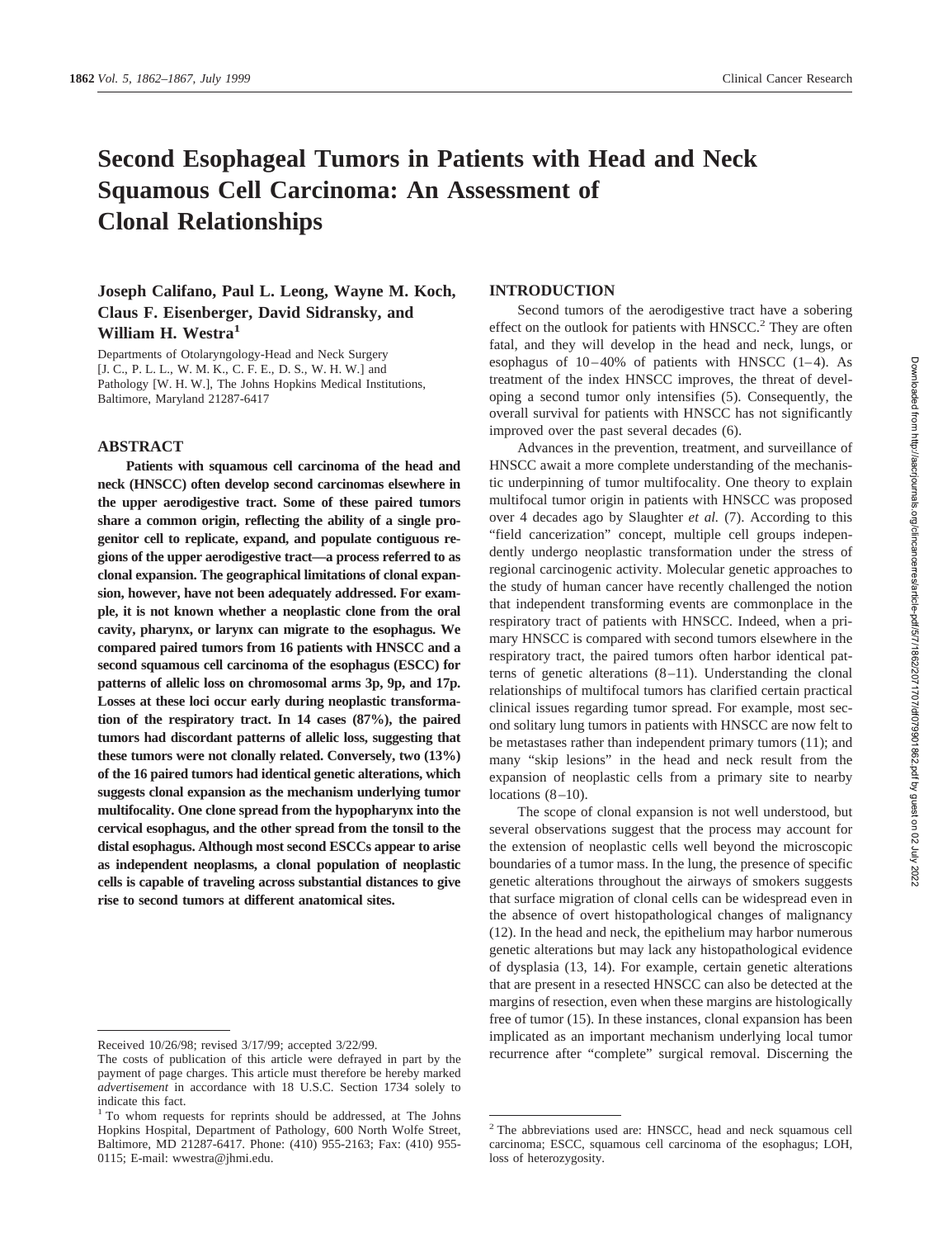presence and extent of clonal spread could ultimately generate novel strategies for assessing cancer risk, margin status, tumor recurrence, and response to chemopreventive agents (16, 17).

We attempted to discern the relationship of HNSCCs and second ESCCs by comparing tumors for genetic alterations that occur frequently and early during neoplastic transformation of the upper aerodigestive tract. Previous work has shown that comparative analysis of microsatellite markers located on chromosomal arms 3p, 9p, and 17p is a good method for discerning the relationship of multifocal tumors of the aerodigestive tract (8, 10, 11). Our objective was to determine whether clonal expansion is a common mechanism of tumor multifocality in this specific setting, and to explore the distance limitations of clonal expansion.

#### **PATIENTS AND METHODS**

**Patients.** The surgical pathology files of The Johns Hopkins Hospital were searched for all of the patients with HNSCC who also developed ESCCs. After this initial patient identification, all of the original histological slides and medical records were reviewed. Criteria for inclusion included:(*a*) the HNSCCs and the ESCCs must have been noncontiguous tumors that were anatomically separated by normal appearing mucosa based on the clinical, surgical, and pathological findings; (*b*) the head and neck and esophageal tumors must have been of the squamous cell type; and (*c*) sufficient material must have been available for DNA extraction and subsequent analysis.

**Microsatellite Analysis.** To determine the relationship between HNSCC and ESCC of the same patient, we examined the status of chromosomes 3p, 9p, and 17p using a total of 10 polymorphic microsatellite markers. The specific markers used in this study were selected because they identify a minimal area of loss at putative tumor suppresser gene loci and because they are lost frequently and early during neoplastic progression of squamous cell carcinomas of the head and neck (13). Chromosomal arm 3p has been shown to contain at least three putative HNSCC tumor suppresser loci (18, 19), the minimal region of loss on chromosome 9 includes the *INK4a* locus encoding  $p16^{INK4a}$  and  $p19^{ARF}$  (20–22), and chromosomal arm 17p13 contains the *p53* tumor suppresser gene (21, 23).

Archival formalin-fixed and paraffin-embedded tissues were sectioned, and tumor sections were carefully microdissected to obtain greater than 75% neoplastic cells. The nonneoplastic tissues used for the study were obtained from uninvolved lymph nodes or adjacent nonepithelial tissues. DNA was extracted and subjected to PCR amplification as described previously (13). The microsatellite markers used in this study included four markers from chromosomal arm 3p (D3S1067, D3S1274, D3S1038 and D3S1766), four markers from chromosomal arm 9p (D9S157, *IFN-*a*,* D9S1748 and D9S171), and two markers from chromosomal arm 17p (*TP53* and *CHRNB-1*). Before amplification, 50 ng of one primer (Research Genetics, Huntsville, AL) was end-labeled with  $[\gamma^{-32}P]$ ATP (20 mCi; Amersham, Arlington Heights, IL) and T4 polynucleotide kinase (New England Biolaboratories, Beverly, MA) in a total volume of  $50$   $\mu$ l. PCR reactions were carried out in a total volume of  $12.5 \mu l$  containing 10 ng of genomic DNA, 0.2 ng of labeled primer, and 15 ng of each unlabeled primer as described

previously (13). PCR amplifications of each primer set were performed for 30–35 cycles consisting of denaturation at 95°C for 30 s, annealing at  $50-60^{\circ}$ C for 60 s, and extension at  $70^{\circ}$ C for 60 s. The products were separated by denaturing gel electrophoresis and visualized by autoradiography. Alleles were considered to be lost when the PCR assay of nonneoplastic tissue showed heterozygosity of the microsatellite markers, and the relative intensity of one allele in the tumor DNA differed from the relative intensity in the nonneoplastic tissue DNA by at least 30% based on visual inspection. Allelic status was confirmed by at least two independent observers (J. C. and D. S.).

**Determination of Clonal Relationship.** Establishing the clonal relationship of multiple tumors from the same patient is not always straightforward. Unrelated tumors can lose the same allele as a chance event. Assessing LOH at multiple loci can minimize the impact of chance events. Conversely, related tumors can demonstrate discordant patterns of allelic loss as a result of the accumulation of new alterations during tumor progression. In these instances, the presence of shared novel microsatellite shifts or common breakpoints (*i.e.,* a common boundary of loss and retention between closely spaced microsatellite markers) is helpful in establishing clonal origin. In this study, tumor pairs were judged to be clonally related if they demonstrated: (*a*) an identical pattern of LOH at all of the three chromosomal arms; (*b*) an identical breakpoint between microsatellite markers that are less than 10 cM apart; and/or (*c*) an identical unique microsatellite shift. Although it is possible that an undetermined genetic event preceded loss at the tested markers, tumor pairs that did not meet these criteria were considered to be clonally unrelated.

### **RESULTS**

**Clinical Parameters of Patients with HNSCC and ESCC.** Sixteen patients with HNSCC and ESCC formed the basis of this study (Table 1). In all of the 16 cases, the tumors in the head and neck and the esophagus were clinically, radiographically, and/or pathologically judged to be noncontiguous tumors that were separated by normal intervening esophagus. Five of the ESCCs arose in the upper esophagus, seven arose in the mid-esophagus, and four arose in the lower esophagus. Twelve of the ESCCs were synchronous tumors that were discovered during evaluation of the HNSCC. The other four ESCCs were metachronous tumors that were discovered during or after treatment of the index HNSCC. The mean duration from treatment of the index HNSCC to the diagnosis of these metachronous ESCCs was 15 months.

Only the tumors from patients 5 and 9 were found to be clonally related (see below). Patient 5 developed a stage  $T_3 N_0$  $M<sub>0</sub>$  squamous cell carcinoma of the hypopharynx 25 years after a laryngectomy for squamous cell carcinoma of the vocal cord. The vocal cord tumor was not available for analysis. She underwent a total pharyngectomy with a pectoralis flap reconstruction. The tumor was completely resected, and the margins were microscopically free of dysplasia and infiltrating carcinoma. Sixteen months later during evaluation for dysphagia, a squamous cell carcinoma was found in the cervical esophagus near the myocutaneous flap junction, and an esophagectomy with gastric pull up was performed. Histopathological evaluation of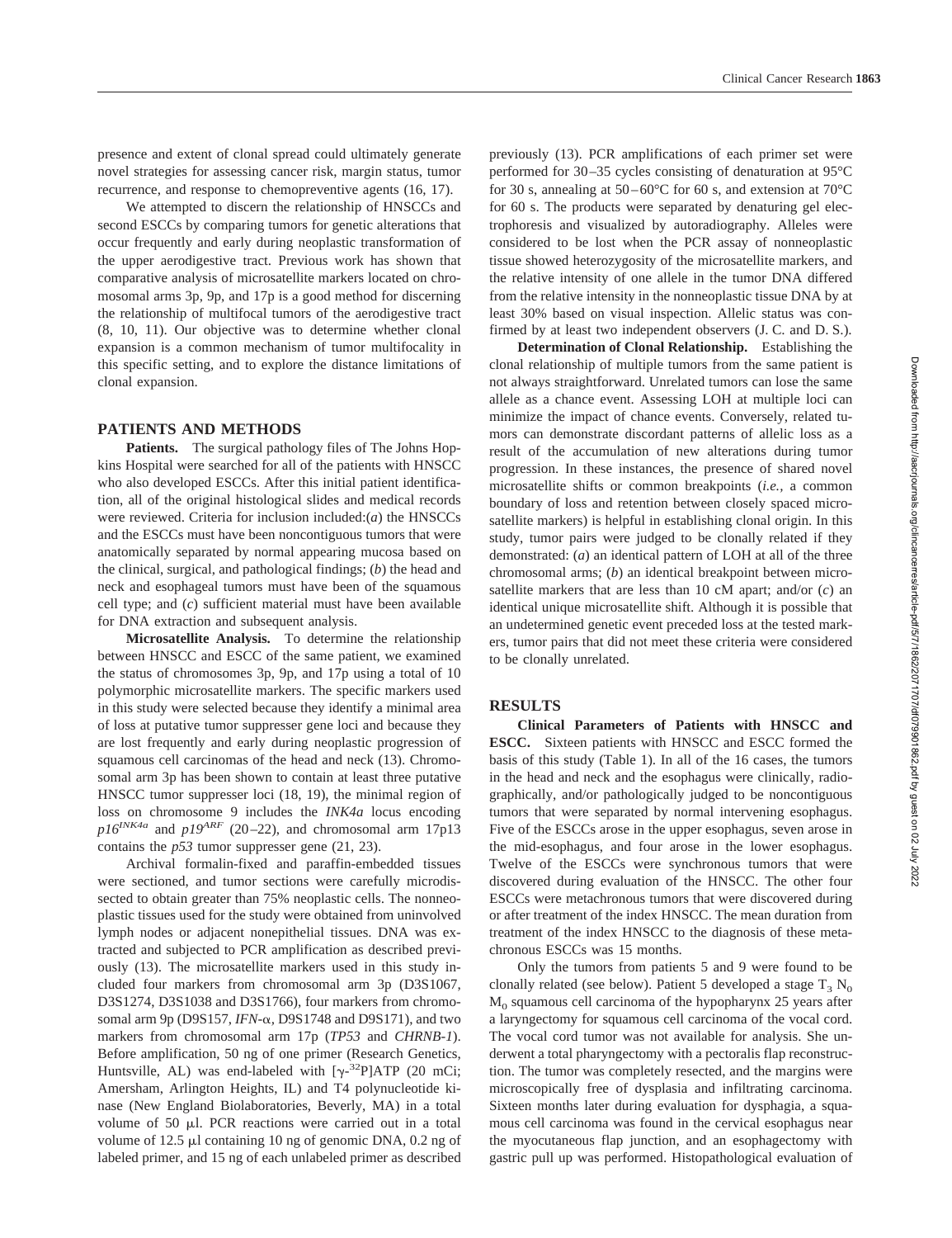*Table 1* Clinical features and clonal relationships of paired tumors

|                |                     | <b>ESCC</b>                        |                                         | Clonal<br>relationship     |
|----------------|---------------------|------------------------------------|-----------------------------------------|----------------------------|
| Patient<br>no. | <b>HNSCC Site</b>   | Interval <sup><math>a</math></sup> | Location in<br>esophagus $\mathfrak{b}$ | (by molecular<br>analysis) |
| 1              | Hypopharynx         | $\theta$                           | Lower                                   | Not clonal                 |
| $\overline{2}$ | Hypopharynx         | $\Omega$                           | Lower                                   | Not clonal                 |
| 3              | Hypopharynx         | 14                                 | Upper                                   | Not clonal                 |
| $\overline{4}$ | Glottic larynx      | $\Omega$                           | Middle                                  | Not clonal                 |
| 5              | Hypopharynx         | 16                                 | Upper                                   | Clonal                     |
| 6              | Floor of mouth      | $\Omega$                           | Middle                                  | Not clonal                 |
| 7              | Supraglottic larynx | $\Omega$                           | Middle                                  | Not clonal                 |
| 8              | Base of tongue      | 14                                 | Upper                                   | Not clonal                 |
| 9              | Tonsil              | $\Omega$                           | Lower                                   | Clonal                     |
| 10             | Glottic larynx      | 49                                 | Middle                                  | Not clonal                 |
| 11             | Hypopharynx         | $\Omega$                           | Lower                                   | Not clonal                 |
| 12             | Floor of mouth      | $\Omega$                           | Middle                                  | Not clonal                 |
| 13             | Base of tongue      | $\Omega$                           | Upper                                   | Not clonal                 |
| 14             | Tonsil              | 0                                  | Middle                                  | Not clonal                 |
| 15             | Hypopharynx         | 0                                  | Middle                                  | Not clonal                 |
| 16             | Lateral tongue      | $\Omega$                           | Upper                                   | Not clonal                 |

*<sup>a</sup>* Months between treatment of head and neck cancer and diagnosis of esophageal cancer; an interval of 0 months indicates diagnosis was made during the evaluation of head and neck cancer.<br>*b* Upper, cervical portion extending approximately 18 cm from the

upper incisor teeth; Middle, upper thoracic portion extending from the thoracic inlet to the level of the tracheal bifurcation; Lower, lower thoracic portion from the level of the tracheal bifurcation to the esophagogastric junction.

both tumors showed *in situ* and infiltrating moderately differentiated squamous cell carcinomas. The resection margins were free of dysplasia and infiltrating carcinoma.

Patient 9 had a stage  $T_3$  N<sub>2c</sub> M<sub>0</sub> squamous carcinoma arising in the tonsil and a synchronous squamous cell carcinoma arising in the distal esophagus. The ESCC was a circumferential and exophytic mass that was clinically thought to arise from the surface epithelium. It was separated from the tonsillar carcinoma by 40 cm of normal appearing mucosa. The lesions were biopsied and both the tonsillar and esophageal tumors were found to be *in situ* and infiltrating moderately differentiated and keratinizing squamous cell carcinomas. The tumors were not surgically resectable.

**Genetic Analysis of Paired HNSCCs and ESCCs.** Comparison of specific genetic alterations is now a feasible method for addressing the clonal relationships of multifocal neoplasms of the aerodigestive tract. We compared HNSCCs and their paired esophageal tumors for patterns of allelic loss on chromosomal arms 3p, 9p, and 17p (Fig. 1). Of the 16 paired tumors, only 2 (13%; from patients 5 and 9) were judged to be clonally related according to the criteria used for this study ("Patients and Methods"; Fig. 2). The paired tumors from patient 5 demonstrated identical patterns of allelic loss at all of the three chromosomal arms. The probability that this pattern of loss occurred by chance between two tumors is low, even when correcting for linkage of all of the markers tested for a particular chromosomal region (*i.e.*,  $P = 0.5^3 = 0.125$ ). Moreover, the paired tumors shared breakpoints between markers *IFN-*a and D9S167 (a distance of 4 cM), and between markers *IFN-*a and D9S1748 (a distance of 1–2 cM). This pattern of retention of *IFN-*a surrounded by LOH at closely spaced markers is indic-

ative of homozygous deletion at the *p16 (CDKN2A/MTS-1/ INK4a)* locus. Thus, the northern and southern boundary of this homozygous deletion is identical in both tumors. The paired tumors from patient 9 also demonstrate the same pattern of LOH at all of the informative loci, and shared an identical breakpoint between markers D9S1748 and D9S171 (a distance of 1 cM). The other 14 tumor pairs (87%) demonstrated discordant patterns of allelic loss at one or more chromosomal arms, and they did not share novel microsatellite alterations or breakpoints between closely spaced markers.

#### **DISCUSSION**

Individuals with HNSCC have a high likelihood of developing a second tumor in their upper aerodigestive tract including the esophagus  $(1-4)$ . Despite the clinical impression that these multifocal tumors are distinct and independent, genetic analysis has shown that closely spaced tumors in the head and neck are often derived from the same neoplastic clone (8–10). Presumably, a critical genetic alteration in a single cell provides a growth advantage over its neighboring cells. All of the subsequent daughter cells share this initiating genetic event. At some point after transformation, cells harboring these early genetic alterations migrate to populate contiguous tracts of mucosa. As the process evolves further, the accumulation of other independent genetic alterations confers an additional growth advantage to subpopulations of cells. Ultimately, dominant outgrowths of more aggressive phenotypes give rise to multiple tumors at discontinuous sites along the respiratory tract. Thus, the clonal origin of tumors can be recognized by the presence of shared early genetic events that occurred before the initial migration, even in those tumors separated both in time and space (24).

The limits of clonal spread are not well defined, but the detection of tumor-specific genetic alterations far beyond the histological confines of an overt malignancy has suggested that it can be widespread. We, therefore, compared patterns of allelic loss on chromosomes 3p, 9p, and 17p to assess whether clonal expansion could account for the development of second primary ESCCs in patients with HNSCC, even when the tumors are separated by considerable distances.

Only 2 (13%) of the 16 paired tumors (from patient 5 and patient 9) demonstrated compelling evidence of a clonal relationship. The other 14 (87%) tumor pairs did not meet criteria for a common clonal origin, including three tumor pairs from the pharynx and upper esophagus (from patients 3, 8, and 13). Four of these tumor pairs (from patients 2, 3, 6, and 7) did not share any common allelic losses at informative loci, and 10 tumor pairs (from patients 1, 4, 8, 10, 11, 12, 13, 14, 15, and 16) shared common allelic losses at some but not all of the informative loci. Thus, clonal spread of neoplastic cells can account for the development of second esophageal carcinomas in a subgroup of patients with HNSCC, but this does not represent the prevailing pathway underlying tumor multifocality in the head and neck and esophagus. Most second ESCCs seem to arise as independent neoplasms even when they are anatomically juxtaposed.

Admittedly, assessing clonal origin in the 10 tumor pairs sharing some, but not all, of the genetic alterations is not straightforward. Allelic loss of 3p, 9p, and 17p is common in squamous cell carcinomas of both the esophagus and the upper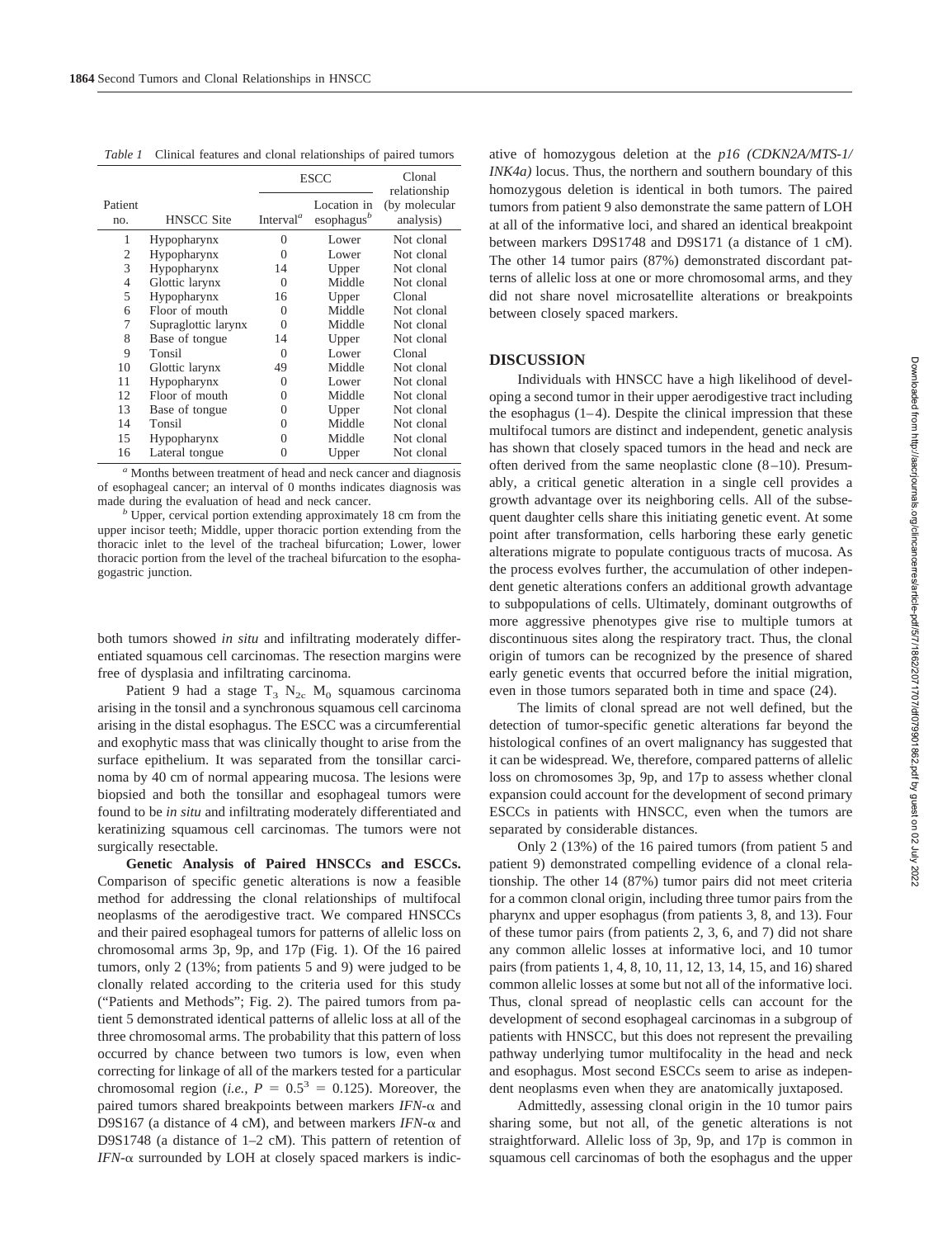

*Fig. 1* Results of comparative microsatellite analysis. *Top row*, patient numbers. The paired tumors from the head and neck (*H*) and esophagus (*E*) for patients 5 and 9 were judged to be clonally related based on the concordant patterns of microsatellite loss at all of the loci tested. The presence of common "breakpoints" between closely spaced markers provided further evidence of clonality. *On the left*, the 3p, 9p, and 17p markers are listed in sequential order, proceeding from the most telomeric (*top*) to the most centromeric (*bottom*).  $\Box$ , allelic retention;  $\blacksquare$ , allelic loss; *the position of the black boxes (upper* or *lower),* the relative position (upper or lower) of the lost alleles; *S*, shifted microsatellite allele; *N* , not clonal; *C*, clonal;  $\mathbb{N}$ , noninformative;  $\mathbb{N}$ , equivocal result.



*Fig. 2* Analysis of allelic status in paired normal tissue (*N*), head and neck tumor (*H*), and esophageal tumor (*E*) from two patients with metachronous or synchronous squamous cell carcinomas. *On the left*, selected markers from chromosomal arms 9p (*D9S157*, *IFN-*a*, D9S1748*, and *D9S171*). *Arrows*, the lost alleles in each of the informative tissue samples. Both tumor pairs show a common boundary between allelic loss and retention (breakpoint).

respiratory tract (25–27) such that shared allelic loss can occur as a coincident event. To minimize the impact of coincident events, we stringently required identical patterns of LOH at three different chromosomal arms. On the other hand, the order of genetic alterations during tumor progression is not absolute and may vary for individual tumors. Consequently, loss of specific genetic loci may not occur until a later stage of tumor progression such that certain tumor pairs may be clonally related, although they display discordant allelic losses. To minimize the impact of clonal progression, we selected chromosomal loci that are consistently lost early in the progression of HNSCC and ESCC (24, 26). From our previous studies, in which molecular genetic assessment was compared with clinical assessment, these specific loci were found to be reliable in ascertaining the clonal relationships between HNSCC and second squamous cell carcinomas in the lung (11). Shared novel microsatellite alterations and/or chromosomal breakpoints between closely spaced microsatellite markers also help establish clonal origin, particularly in tumor pairs that are not entirely concordant at all of the chromosomal loci evaluated. Of note, none of the tumor pairs showing discordant patterns of LOH demonstrated such evidence of common clonal origin.

Although our results indicate that most ESCCs do not seem to be clonally related to the index HNSCC, they do demonstrate the extremes to which neoplastic cells can migrate from one site to another. At one extreme, a clonal population of cells can focally extend beyond the histological boundaries of a HNSCC to give rise to local tumor recurrence. The ESCC from patient 5 developed in the cervical esophagus after the resection of a primary carcinoma in the hypopharynx. This pattern of spread may account for the frustrating occurrence of local tumor failure of a HNSCC, even after "complete" surgical removal with histologically clear margins. Just because tumors are closely related anatomically, however, does not necessarily indicate that they are clonally related. The three other esophagus/pharyngeal tumor pairs (in patients 3, 8, and 13) seemed to represent independent primary tumors rather than local tumor recurrences.

At the other extreme, a clonal population of cells can be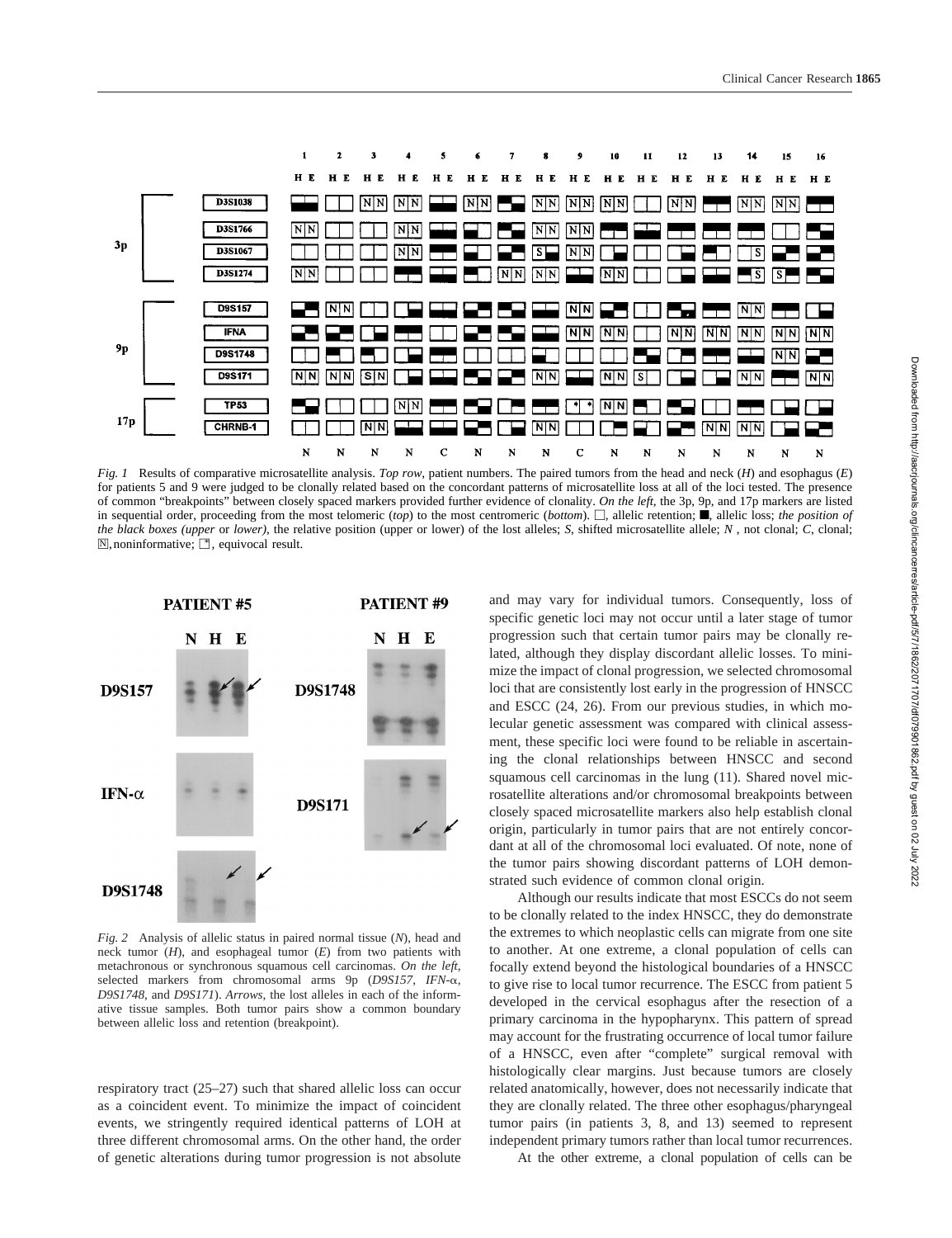widely dispersed across relatively vast distances. The ESCC from patient 9 arose in the distal esophagus in a patient with a primary oropharyngeal carcinoma. Remarkably, these tumors were separated by 40 cm of normal appearing mucosa. The mode by which neoplastic clonal cells traveled from the oropharynx to the distal esophagus is unclear. Conventional metastatic spread by way of lymphatics or blood is possible. Many presumed-primary second lung cancers, for example, have been found to actually represent solitary lung metastases (11). This mechanism, however, was not likely because: (*a*) clinically, the ESCC was an exophytic lesion that involved the esophagus circumferentially in a manner typical of ESCC arising from the surface epithelium;(*b*) histologically, both the HNSCC and the ESCC appeared to arise from an area of overlying squamous carcinoma *in situ*; (*c*) anatomically, lymphatics draining the oropharynx flow to the deep cervical lymph nodes and not the esophagus; and (*d*) the esophagus was never observed as a site of metastatic implantation in two large series that evaluated patterns of metastatic spread in a combined total of 1001 patients with HNSCC (28, 29). As an alternative mechanism, neoplastic clonal cells could exfoliate from their primary site and then implant elsewhere in the aerodigestive tract in an area of mucosal erosion. This mechanism has been proposed for multifocal tumor growth seen in certain types of lung cancer (30). Most investigators, however, believe that a clonal migration represents expansion of a single progenitor cell to the point at which cells harboring certain specific gene alterations populate contiguous tracts of the upper aerodigestive tract, either by gradual replacement of the normal mucosa or by intramucosal migration of single cells (*i.e.,* pagetoid extension). Sometimes these genetically damaged cells may be widespread throughout the epithelium of the aerodigestive tract, even when they are not apparent histologically. Because only small biopsies of the tumors were obtained, we were not able to confirm the presence of genetic alterations in the intervening mucosa. However, recent studies have confirmed the presence of large clonal patches of epithelium involving the distal esophagus in patients with Barrett's esophagus (31, 32).

Molecular genetic strategies for the detection of specific genetic alterations are becoming increasingly important for monitoring the progression and spread of HNSCC. In patients with premalignant lesions of the upper respiratory tract, the detection of genetic alterations may serve as useful biomarkers of disease response to chemoprevention (16). After apparently complete surgical resection of HNSCC, the presence of specific genetic alterations at the histologically benign resection margins is an indicator of inadequate excision and a predictor of local failure (15). In the present study, we used a molecular genetic approach to assess the clonal relationship of synchronous/metachronous tumors of the head and neck and esophagus. Although most HNSCCs and ESCCs were found to be entirely independent tumors, our observations confirm that the extent of clonal migration is not always restricted to certain anatomical compartments. Adequately identifying the extent of clonal expansion by molecular analysis, including extension to remote sites, may have profound implications for patient management.

#### **REFERENCES**

1. Jones, A., Morar, P., Phillips, D., Field, J., Husband, D., and Helliwell, T. Second primary tumors in patients with head and neck squamous cell carcinoma. Cancer (Phila.), *75:* 1343–1353, 1995.

2. Schwartz, L., Ozsahin, M., Zhang, G., Touboul, E., De Vataire, F., Andolenko, P., Lacau-Saint-Guily, J., Laugier, A., and Schlienger, M. Synchronous and metachronous head and neck carcinomas. Cancer (Phila.), *74:* 1933–1938, 1994.

3. Licciardello, J., Spitz, M., and Hong, W. Multiple primary cancer in patients with cancer of the head and neck: second cancer of the head and neck, esophagus, and lung. Int. J. Radiat. Oncol. Biol. Phys., *17:* 467–476, 1989.

4. Sturgis, E., and Miller, R. Second primary malignancies in the head and neck cancer patient. Ann. Otol. Rhinol. Laryngol., *104:* 946–954, 1995.

5. Cooper, J., Pajak, T., Rubin, P., Tupchong, L., Brady, L., Leibel, S., Laramore, G., Marcial, V., Davis, L., and Cox, J. Second malignancies in patients who have head and neck cancer: incidence, effect on survival and implications based on the RTOG experience. Int. J. Radiat. Oncol. Biol. Phys., *17:* 449–456, 1989.

6. Cancer Facts and Figures. Atlanta, GA: American Cancer Society, 1998.

7. Slaughter, D., Southwick, H., and Smejkal, W. "Field cancerization" in oral stratified squamous epithelium: clinical implications of multicentric origin. Cancer (Phila.), *6:* 953–968, 1953.

8. Bedi, G., Westra, W., Gabrielson, E., Koch, W., and Sidransky, D. Multiple head and neck tumors: evidence for a common clonal origin. Cancer Res., *56:* 2484–2487, 1996.

9. Worsham, M., Wolman, S., Carey, T., Zarbo, R., Benninger, M., and VanDyke, D. Common clonal origin of synchronous primary head and neck squamous cell carcinomas: analysis by tumor karyotypes and fluorescence *in situ* hybridization. Hum. Pathol., *26:* 251–261, 1995.

10. Scholes, A. G. M., Woolgar, J. A., Boyle, M. A., Brown, J. S., Vaughan, E. D., Hart, C. A., Jones, A. S., and Field, J. K. Synchronous oral carcinomas: independent or common clonal origin? Cancer Res., *58:* 2003–2006, 1998.

11. Leong, P., Banafsheh, R., Koch, W., Reed, A., Eisele, D., Lee, D., Jen, J., Sidransky, D., and Westra, W. Distinguishing second primary tumors from lung metastases in patients with head and neck squamous cell carcinoma. J. Natl. Cancer Inst., *90:* 972–977, 1998.

12. Franklin, W., Gazdar, A., Haney, J., Wistuba, I., La Rosa, F., Kennedy, T., Ritchey, D., and Miller, Y. Widely dispersed p53 mutation in respiratory epithelium. A novel mechanism for field cancerization. J. Clin. Invest., *100:* 2133–2137, 1997.

13. Califano, J., van der Riet, P., Westra, W., Nawroz, H., Clayman, G., Piantadosi, S., Corio, R., Lee, D., Greenberg, B., Koch, W., and Sidransky, D. Genetic progression model for head and neck cancer: implications for field cancerization. Cancer Res., *56:* 2488–2492, 1996.

14. Mao, L., Lee, J. S., Fan, Y. H., Ro, J. Y., Batsakis, J. G., Lippman, S., Hittelman, W., and Hong, W. K. Frequent microsatellite alterations at chromosomes 9p21 and 3p14 in oral premalignant lesions and their value in cancer risk assessment. Nat. Med., *2:* 682–685, 1996.

15. Brennan, J., Mao, L., Hruban, R., Boyle, J., Eby, Y., Koch, W., Goodman, S., and Sidransky, D. Molecular assessment of histopathological staging in squamous-cell carcinoma of the head and neck. N. Engl. J. Med., *332:* 429–435, 1995.

16. Mao, L., El-Naggar, A., Papadimitrakopoulou, V., Shin, D., Shin, H., Fan, Y., Zhou, X., Clayman, G., Lee, J., Lee, J., Hittelman, W., Lippman, S., and Hong, W. Phenotype and genotype of advanced premalignant head and neck lesions after chemopreventive therapy. J. Natl. Cancer Inst., *90:* 1545–1551, 1998.

17. Westra, W., and Sidransky, D. Phenotypic and genotypic disparity in premalignant lesions: "Don't think there are no crocodiles just because the water is calm." J. Natl. Cancer Inst., *90:* 1500–1501, 1998.

18. Maestro, R., Gasparotto, D., Vukosavljevic, T., Barzan, L., Sulfaro, S., and Boiocchi, M. Three discrete regions of deletion at 3p in head and neck cancers. Cancer Res., *53:* 5775–5779, 1993.

19. Wu, C., Sloane, P., Read, A., Harris, R., and Thakker, N. Deletion mapping on the short arm of chromosome 3 in squamous cell carcinoma of the oral cavity. Cancer Res., *54:* 6484–6468, 1994.